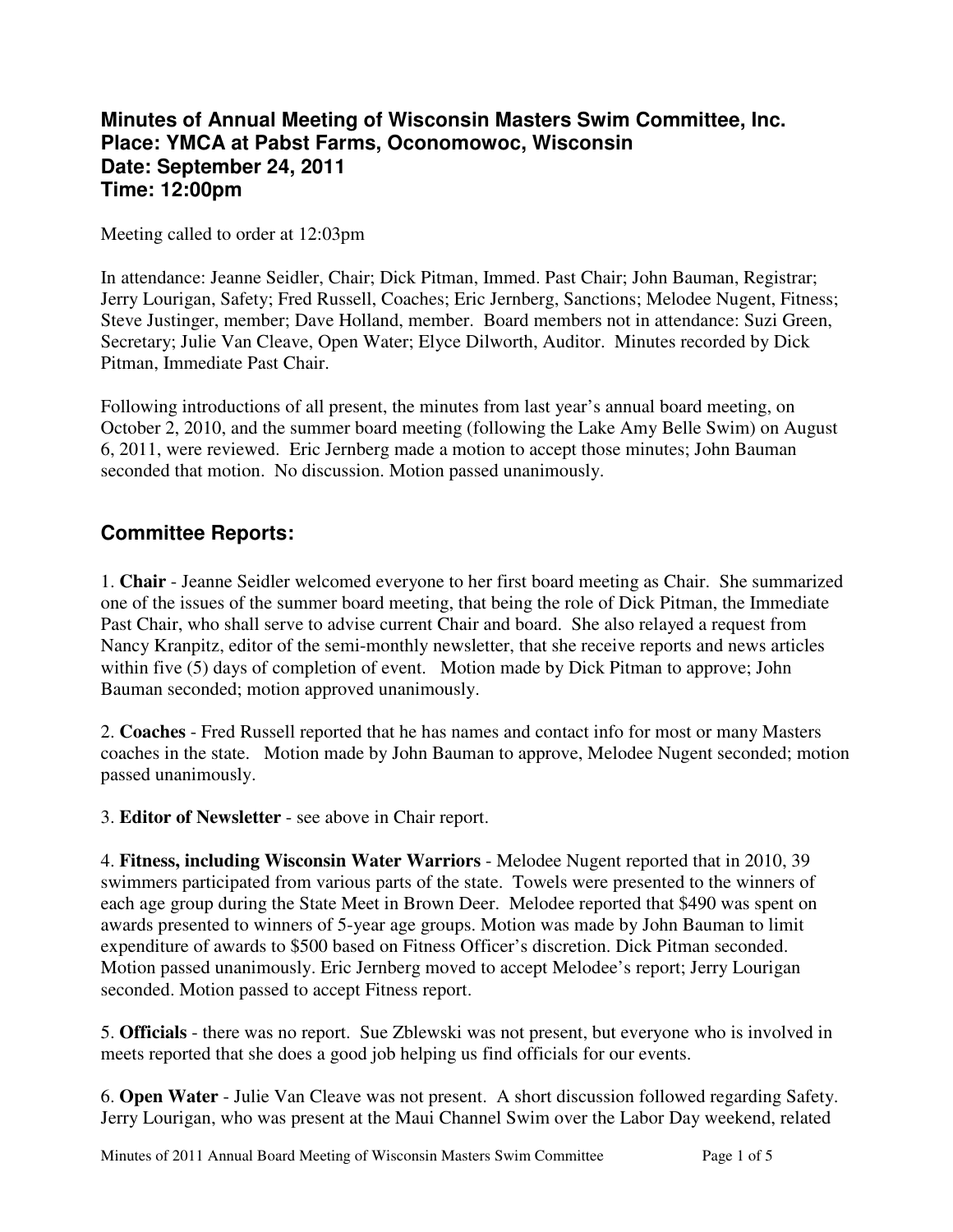the accident there when a boat backed up over a swimmer. There was also discussion of the Madison Open Water Swim on August 20, where there were no incidents despite a one-hour rain delay.

7. **Registrar** - John Bauman reported that we have 550 registrations for 2011. It was noted that there is disparity in the number of registrations from the Milwaukee area despite largest population in the state exists in that area. Elmbrook is the largest workout group in the Milwaukee area. We have people registered in many outlying areas, which is good. Motion made by Dick Pitman to approve Registrar's report; Jerry Lourigan second. Motion passed unanimously.

8. **Safety** - Jerry Lourigan, following up on the short discussion of the Maui incident, suggested that we require Safety Plans from pool meet directors. Some discussion ensued on the merits of this idea and current existence of pool emergency plans where we currently have pool meets. Dick Pitman motioned to congratulate Jerry Lourigan, Melodee Nugent and James Biles for their finishing the 25K swim this summer; Jeanne Seidler seconded; motion passed unanimously. Dick Pitman motioned to accept Safety Director's report; Melodee seconded. Motion passed unanimously.

9. **Sanctions** - Eric Jernberg reported on the need to have sanction requests to him as soon as possible. He reports that sanction requests have come with "urgent" pleas for quick turn-around and he doesn't think that's necessary. Event directors should allow at least ten days for their requested sanction. Dick Pitman motioned to accept; John Bauman seconded; motion to accept Sanction officer's report passed unanimously.

10. **Secretary** - Suzi Green not present. No report except previous minutes posted.

11. **Top Ten** - Jeanne Seidler reported that some swimmers made All-America USMS team this year - Adam Mania, James Biles, Charles Lorenz and Brad Horner in Short-course Yard pools. The report is not available yet for Long-course Meter pools, or for Long Distance.

12. **Treasurer's Report** - Ingrid Stine not present. John Bauman reported that Ingrid had an accident and is recuperating at home. For Ingrid, John reported that the book balance for WMSC is \$13,593.76. [*And still waiting for receipt of One-Event Registration receipts for the Madison Open Water Swim which should be about \$2,000*].

### 13. **Meet Directors reports** - None.

14. **Convention** – The discussion centered on the number of delegates sent to Convention. Following up on the discussion raised by Eric Jernberg, it was noted that two delegates are on standing committees - Elyce Dilworth on the Finance Committee and Dick Pitman on the Legislation Committee - which means automatic delegate status. Our official delegates this year were John Bauman and Jeanne Seidler, both of whom are members of USMS committees. Our other delegates are Suzi Green, our Secretary, who is on the Fitness Committee, and Jerry Lourigan who is on the Coaches Committee. This year we added Trina Schaetz, because we felt, since she will be succeeding John Bauman as Registrar she should become familiar with the convention process and the people involved at that level.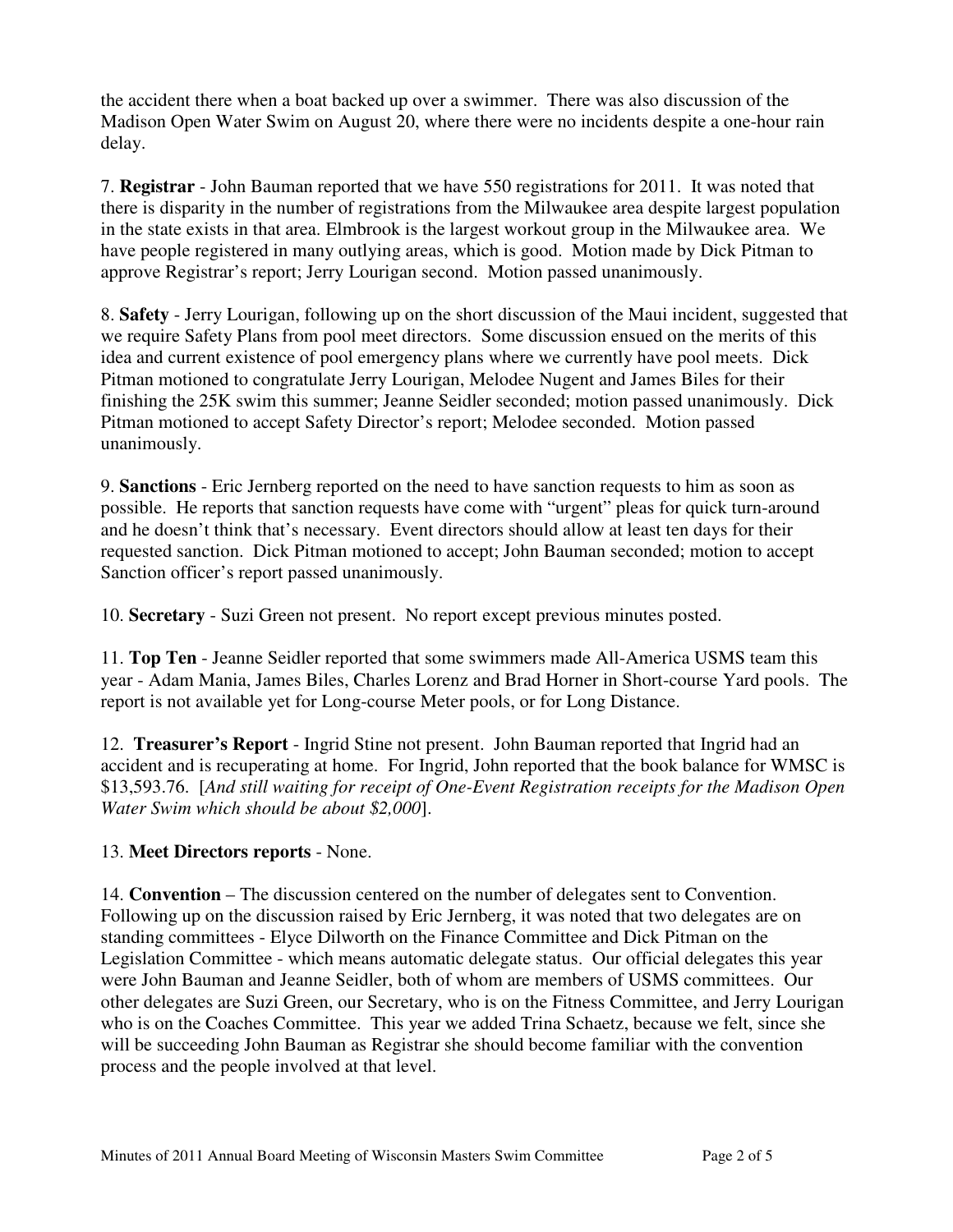# **Recurring Business:**

1. John Bauman described the **2012 Registration Drive** for this fall, saying that only those members who registered by paper last year would receive postal reminders to re-register. All others would receive reminders from USMS. It was also noted that workout groups/sub-clubs should be registered with USMS before Nov. 1 so their members can find their club on the drop-down menu. Motion by Dick Pitman to accept this proposal; Eric Jernberg seconded. Motion passed unanimously.

2. **Election of 2011-2012 Board** - Nominations from the floor were opened. There were no nominations from the floor. Motion to re-elect current slate of officers for next year made by John Bauman; Eric Jernberg seconded. Motion passed unanimously.

#### 3. **Meet (pool) Schedule**:

 **Dec 3, Saturday** - SCM at West Bend HS - still waiting for contract **Jan 8, Sunday** - SCY at Pabst Farms YMCA, Oconomowoc **Jan 29, Sunday** - Oshkosh YMCA, SCY **Feb 12, Sunday** - Madison East YMCA, SCY Discussion of a meet for **Feb 25** - proposed by Dave Holland, Dave to research further Mar 17, Saturday - Baraboo Middle School, SCY **Mar 31/April 1, Sat/Sun** - Wisconsin Masters SCY Championship at Schroeder **April 11-14, Thursday-Sunday**, YMCA Masters Nationals at Fort Lauderdale, SCY **April 26-29, Thursday-Sunday**, USMS Spring Nationals, SCY, at Greensboro, NC **June 23/24** - **[tentative]** Wisconsin Masters LCM Champs, Brown Deer, WI to replace BSG.

Discussion followed, since the demise of the Badger State Games, concerning resurrection of the Wisconsin Long-Course meter meet, once held at the Village of Shorewood Hills (Madison). At Shorewood Hills, we would be restricted to one Sunday morning only which would restrict the number of events we could offer. There may be a limitation on use of electronic timing pads due to some modification of the pool since we were last there.

Discussion moved to the possible use of Schroeder for a LCM meet or the pool in Pleasant Prairie. These will need to be worked on. Jeanne will work on this and report back at January mid-winter board meeting.

**July 5- 8, 2012** - USMS Summer Nationals (LCM) at Omaha, NE

 **Possible Aug 4 or 5 or Aug 11, 12 (Sat/Sun**) WI Masters SCM meet outdoor in Madison at Hill Farms Pool. Dave Holland, Madison, asked for direction and assistance in establishing a SCM meet at a rebuilt pool in Madison, namely "Hill Farms Pool", a private pool willing to host a Masters meet. Dave will investigate further and report back to mid-winter board meeting on Jan 8, following the Pabst Farms meet. A key question is whether or not the touch pads will fit on the diving end of the pool.

 **Aug. 19 (Sat)** - Madison Open Water Swim (MOWS) **July or Aug (date TBD)** - Lake Amy Belle Swim - non-sanctioned, undetermined date **Sept 7** - Wisconsin Senior Olympics is trying to find a site for 2012 swim site.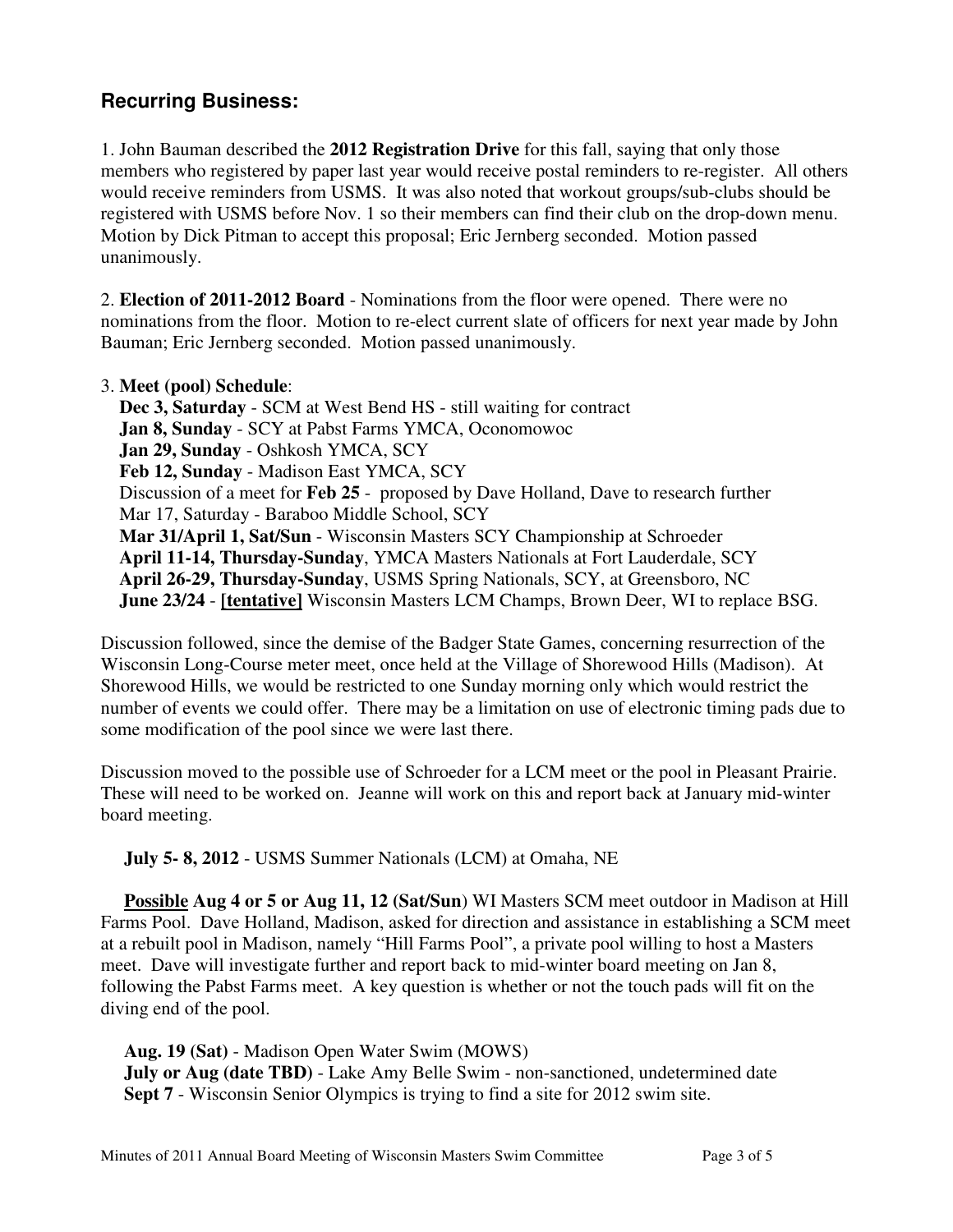## **New Business:**

1. **Water Warriors 2011** - See above under Fitness report.

2. **Swimmer Stories for USMS History & Archives**. - Jeanne proposed that we start collecting stories, especially our older members, and those who have held national office in USMS, those who have received national awards and ISHOF honorees who have competed in USMS meets. USMS would also like stories about USMS All-Americans and those who have held major offices in their LMSC's. Jeanne is looking for a volunteer or volunteers to set-up a sub-committee to research and develop this mission. It was generally agreed by Board to accept this concept.

3. The new chair, Jeanne Seidler, wants all board members to review their job descriptions on the USMS website to re-write or properly describe their position. The Immediate Past Chair, Dick Pitman, will coordinate this process.

4. Discussion about feasibility of bidding for 2014 or later, an Open Water Swim National Championship for Lake Geneva. It was decided that because of extremely heavy weekend boat traffic it would be impossible to run a safe event. Also, given the situation at the Maui Channel swim, the risks of an open water event are far, far, greater than a pool event.

5. How many delegates should go to the annual USMS Convention? Eric Jernberg initiated discussion on the expense this year of the Convention attended by Dick Pitman, John Bauman, Jeanne Seidler, Elyce Dilworth, Suzi Green, Jerry Lourigan, and Trina Schaetz. This amount was \$6,722 versus \$5,264 last year. John told the group that the difference was largely in travel expenses incurred versus last year. Dick Pitman argued that it is important to have a large presence at convention to bring back ideas that can be implemented at the LMSC level. The sharing of ideas with other convention delegates strengthens the foundation of our Wisconsin LMSC. **A motion was made by Eric Jernberg to limit the number of convention attendees to six delegates.** John Bauman second. Motion passed unanimously.

6. By-Laws to be amended for Past Chair to serve as board member, as a Committee, not an officer in order to accomplish a smooth transition of succeeding chair-person of WMSC. Dick Pitman will write something to present at mid-Winter Board meeting on Jan 8.

7. **USMS Postal & Open Water Championships**: James Biles volunteered to be the resource person for the USMS Postal and Open Water Championships for swimmers entering these championships. James would determine relays for WMAC from all the swimmers entered in USMS Postal Championships and WMAC would pay for the relays as with any other National Championship in pools. Motion made by Dick Pitman; second by John Bauman to approve this payment by WMAC for relays for USMS Postal Championship. Jeanne will add Open Water and Postal Championships to the website including James Biles as the contact person.

8. Jeanne volunteered her daughters, Mindy & Nina, as backup webmaster to Jeanne. They will be registered Wisconsin Masters swimmers. No other action required since Club Assistant is the host and all that is required by our webmaster is to write content.

9. Jeanne will prepare a bid for 2014 Postal Championship. Steve Justinger volunteered to assist Jeanne. More details will be discussed at the Jan. 8th meeting.